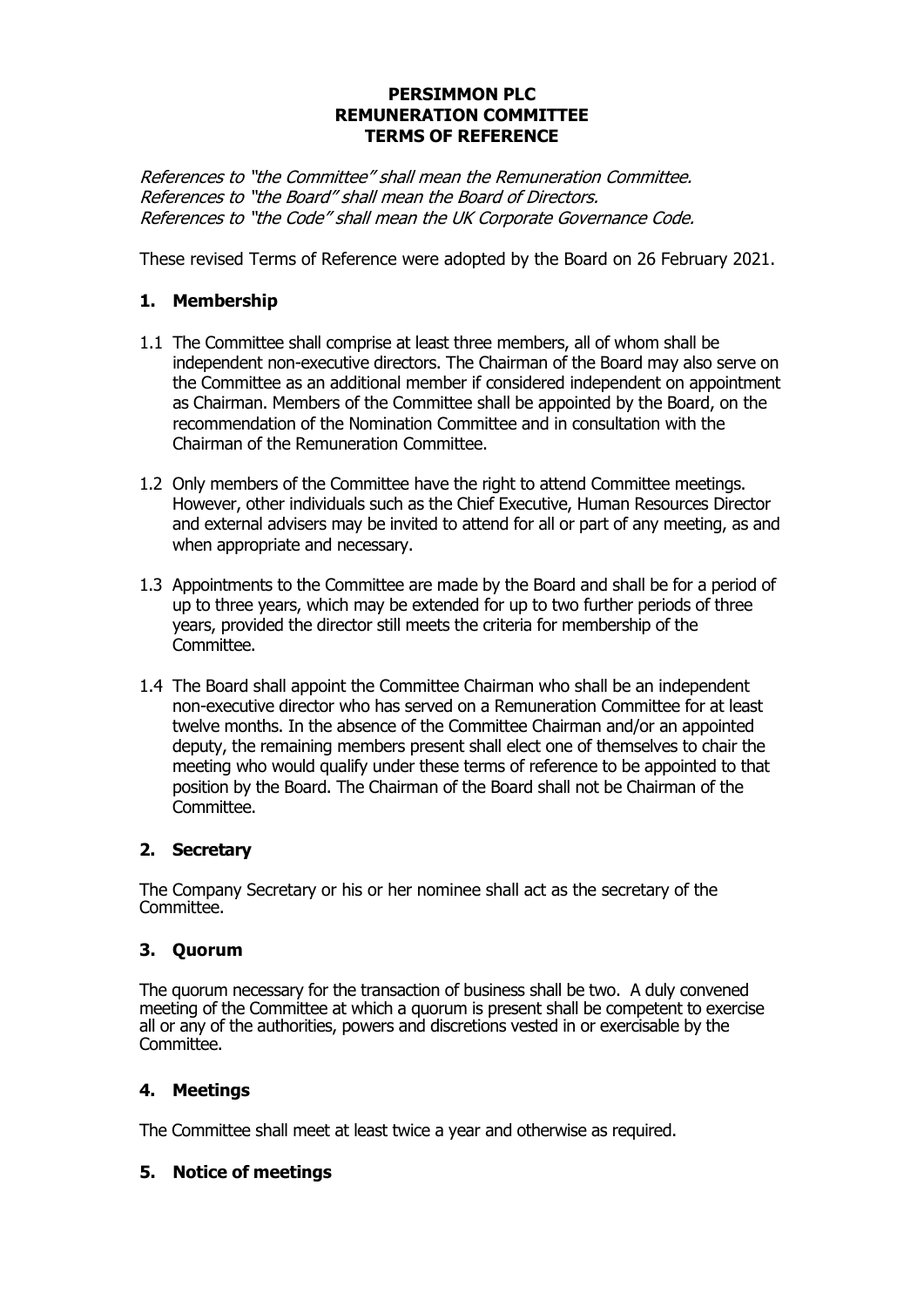- 5.1 Meetings of the Committee shall be called by the Secretary at the request of the Committee Chairman.
- 5.2 Unless otherwise agreed, notice of each meeting confirming the venue, time and date together with an agenda of items to be discussed and supporting papers shall be sent to Committee members and to other attendees, as appropriate, not less than five working days before the meeting. Supporting papers shall be sent to committee members and to other attendees, as appropriate, at the same time

### **6. Minutes of meetings**

- 6.1 The secretary shall minute the proceedings and resolutions of all Committee meetings, including the names of those present and in attendance.
- 6.2 Draft minutes of Committee meetings shall be circulated promptly the Chairman of the Committee. Once approved, minutes should be circulated to the Committee and to all other members of the Board, unless it would be inappropriate to do so in the Chairman's opinion.

### **7. Engagement with Shareholders**

The Committee Chairman should attend the annual general meeting to answer any shareholder questions on the Committee's activities. In addition, the committee chair should seek engagement with shareholders on significant matters related to the committee's areas of responsibility.

### **8. Duties**

The Committee shall

- 8.1 have delegated responsibility for determining the policy for directors' remuneration and for setting remuneration for the Company's Chairman, executive directors, the senior management below the Board including the Company Secretary in accordance with the Principles and Provisions of the Code. The remuneration of non-executive directors shall be a matter for the Chairman and the executive members of the Board. No director or manager shall be involved in any decisions as to their own remuneration.
- 8.2 Establish remuneration schemes that promote long-term shareholding by executive directors that support alignment with long-term shareholder interests, with share awards subject to a total vesting and holding period of at least five years, and a formal policy for post-employment shareholding requirements encompassing both unvested and vested shares
- 8.3 in determining such policy, take into account all factors which it deems necessary including relevant legal and regulatory requirements, the provisions and recommendations of the Code and associated guidance. The objective of the remuneration policy shall be to attract, retain and motivate executive management of the quality required to run the Company successfully without paying more than is necessary, having regard to the views of shareholders and other stakeholders.
- 8.4 The remuneration policy shall be designed to support strategy and promote the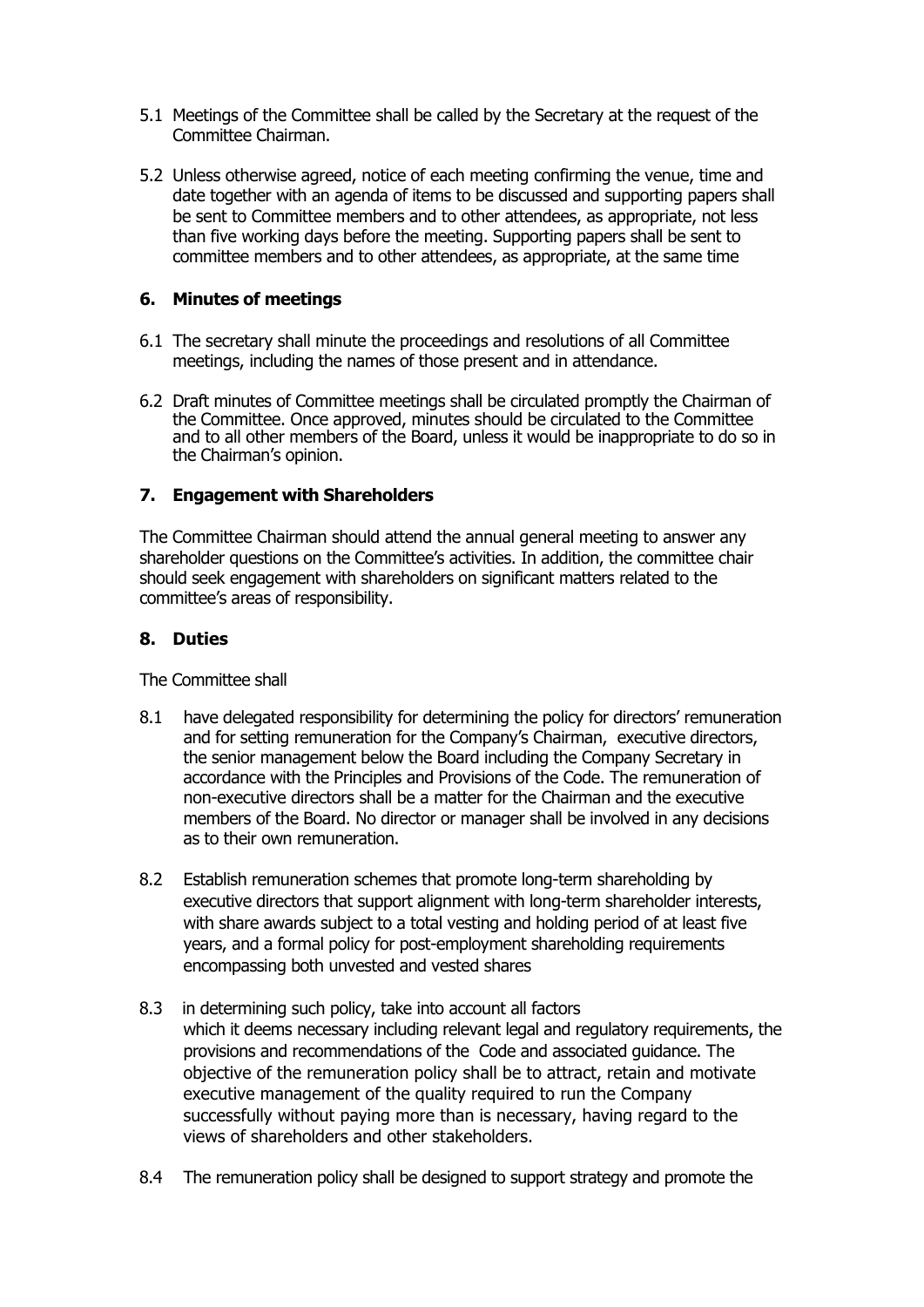long-term sustainable success of the Company, . The remuneration policy should be aligned to the Company's purpose and values, be clearly linked to the successful delivery of the Company's long-term strategy ; enable the use of discretion to override formulaic outcomes and include provisions that would enable the Company to recover and/or withhold sums or share awards and specify the circumstances in which it would be appropriate to do so.

- 8.5 When determining executive director remuneration policy and practices, consider the Code requirements for clarity, simplicity, risk mitigation, predictability, proportionality and alignment to culture.
- 8.6 The Committee shall review the ongoing appropriateness and relevance of the remuneration policy.
- 8.7 Within the terms of the agreed policy and in consultation with the Chairman and/or the Chief Executive, as appropriate, determine the total individual remuneration package of each executive director, the Company's Chairman and Senior managers including bonuses, incentive payments and share options or other share awards. The choice of financial, non-financial and strategic measures is important, as is the exercise of independent judgement and discretion when determining remuneration awards, taking account of Company and individual performance, and wider circumstances.
- 8.8 have full authority to appoint remuneration consultants, including setting their terms of reference and to commission or purchase any reports, surveys or information which it deems necessary at the expense of the Company. However the committee should avoid designing pay structures based solely on benchmarking to the market or on the advice of remuneration consultants. Independent judgement should be exercised when evaluating the advice of external third parties and when receiving views from executive directors and senior management.
- 8.9 review the design of all share incentive plans for approval by the Board and, where required, shareholders. For any such plans, determine each year whether awards will be made , and if so, the overall amount of such awards, the individual awards to executive directors and senior managers and the performance targets to be used.
- 8.10 Review workforce remuneration and related policies.
- 8.11 Work and liaise as necessary with other board committees, ensuring the interaction between committees and with the board is reviewed regularly.
- 8.12 approve the design of, and determine targets for, any performance-related pay schemes operated by the Company and approve the total annual payments made under such schemes (in accordance with the Code).
- 8.13 The Committee shall develop a formal policy for post-employment shareholding requirements encompassing both unvested and vested shares.
- 8.14 The Committee shall ensure that contractual terms on termination and any payments made are fair to the individual and the Company, that failure is not rewarded and the duty to mitigate loss is fully recognised.

#### **9. Reporting responsibilities**